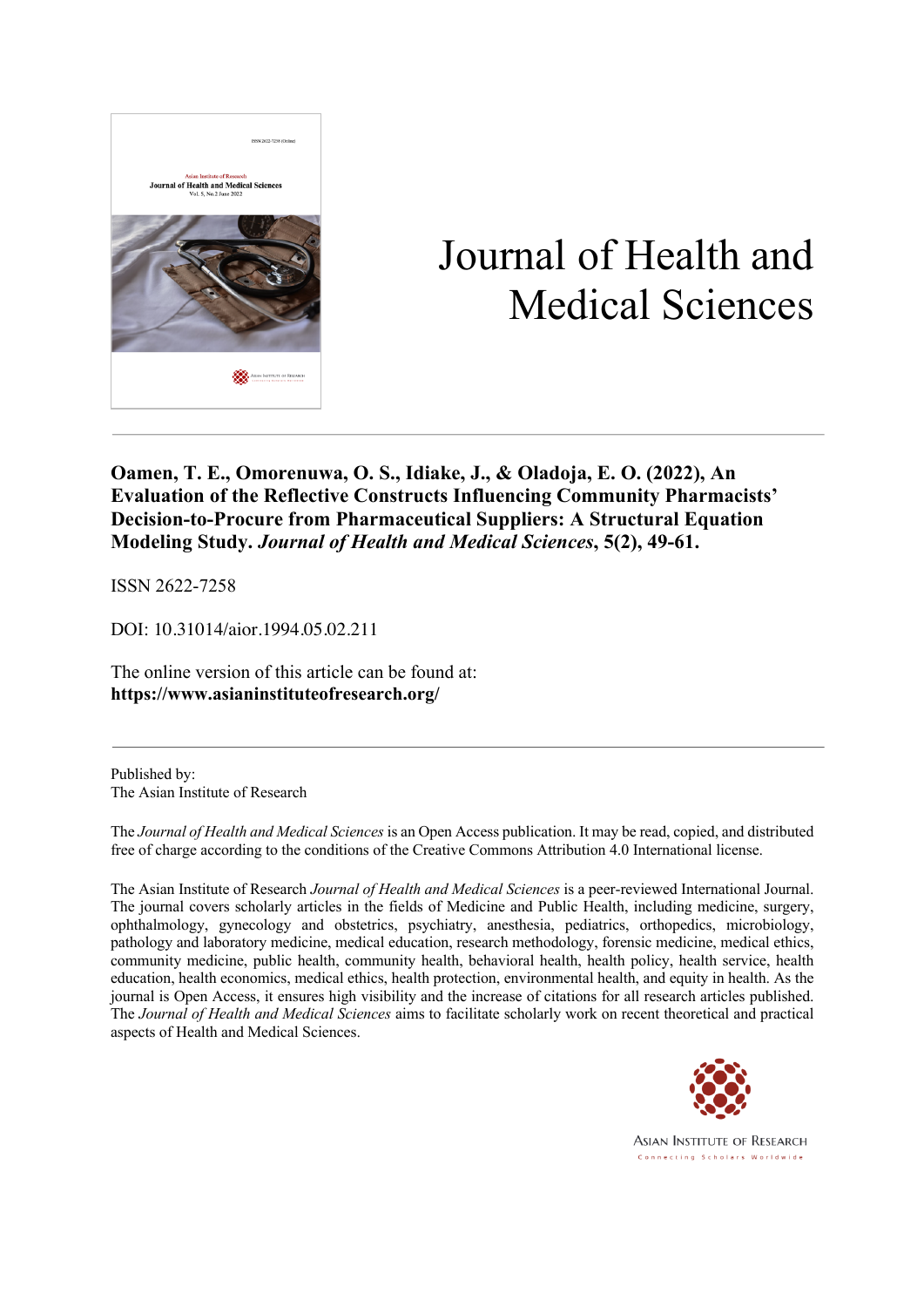

# An Evaluation of the Reflective Constructs Influencing Community Pharmacists' Decision-to-Procure from Pharmaceutical Suppliers: A Structural Equation Modeling Study

Theophilus Ehidiamen Oamen<sup>1</sup>, Oamen Sophia Omorenuwa<sup>2</sup>, Joshua Idiake<sup>3</sup>, Emmanuel Olalekan Oladoja<sup>4</sup>

1 Department of Clinical Pharmacy and Pharmacy Administration, Faculty of Pharmacy, Obafemi Awolowo University, Ife, Osun State, Nigeria. https://orcid.org/0000-0002-5114-064X

<sup>2</sup> Department of Clinical Pharmacy and Pharmacy Administration, Faculty of Pharmacy, University of Ibadan, Ibadan, Oyo State, Nigeria

<sup>3</sup> Department of Clinical Pharmacy and Pharmacy Practice, Faculty of Pharmacy, University of Benin, Edo State, Nigeria

<sup>4</sup> Department of Microbiology, School of Life Science, Federal University of Technology, Minna, Niger State, Nigeria. https://orcid.org/0000-0002-01119-9088

Correspondence: Theophilus Ehidiamen Oamen. Department of Clinical Pharmacy and Pharmacy Administration, Faculty of Pharmacy, Obafemi Awolowo University. E-mail: oamentheo@yahoo.com

#### **Abstract**

In low-and middle-income countries, patients' access to affordable medicines is a perennial challenge at all levels of healthcare delivery. Community pharmacists are expected to bridge the supply and demand gap. Unlike the plethora of studies done at the hospital and government institutions level, there is a paucity of empirical evidence on the factors influencing medicine procurement decisions from supply channels at the community pharmacy level. The study aimed to investigate the influence of community pharmacists' professional and entrepreneurial considerations on their decision-to-procure from medicine suppliers. A cross-sectional survey which adopted a self-administered questionnaire approach to obtain primary data from randomly sampled respondents (**N**=398) from three purposively selected states in southwestern, Nigeria. Structural equation modeling (SEM) methodology was used to test the hypothesized model at  $p<0.05$ . The study revealed acceptable model fit and validity measures for measurement and structural models. Cost and profitability factors were significant predictors of decision-toprocure compared to service and product quality factors among respondents  $\beta = 0.343$ ,  $p = 0.001$  vs.  $\beta = 0.044$ , *p=0.606*]. Product selection had a positive moderating effect on cost and profitability factors [*t=1.980, p=0.048*] and a negative directional effect on service and product quality factors in the hypothesized model [*t=-2.960, p=0.003*]. Community pharmacists should balance financial considerations with a professional focus to ensure patients' access to quality and affordable medicines. Study outcomes suggest the development and implementation of universally acceptable guidelines on medicine procurement in community pharmacy settings in low-and middleincome countries. The study validated the SEM model for evaluating priorities influencing community pharmacists' buying decisions. To the best of the authors' knowledge, this is the first study to use the SEM framework to explore factors informing drug procurement decisions from the community pharmacists' perspective in low-and middle-income countries.

**Keywords:** Community Pharmacy, Cost Management, Low and Middle-Income Countries, Medicines, Pharmacoeconomics, Pharmaceutical Marketing, Procurement, Structural Equation Modelling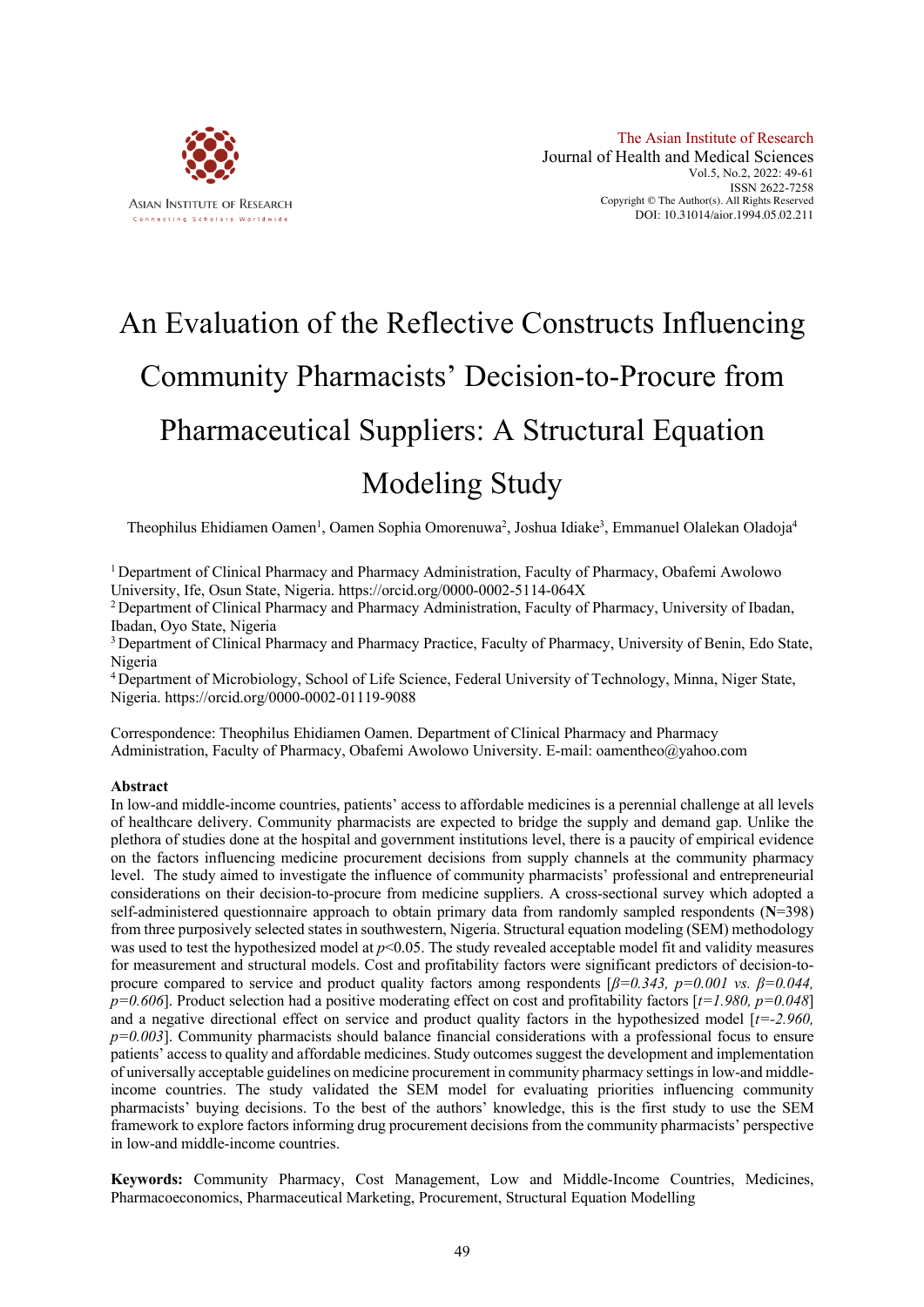## **1. Introduction**

The ultimate objective of any procurement process in medicine supply is to ensure unrestricted availability and seamless access to medicines by end-users or patients. This is of paramount value in all spheres of medicine supply chain management [WHO, 2018]. According to the World Health Organization (WHO), there are at least six important criteria that characterize a good procurement process namely; cost-effectiveness of drugs, expected quality, properly estimated quantities, supplier reliability, timely supply, and manageable costs [WHO, 1999; 2002; 2018]. The focus of studies in academic literature has been placed on studying procurement in hospital and institutional settings, with less attention to community pharmacy settings [Njoki & Kimiti, 2018: Vogler *et al.*, 2013: Lima-Dellamora *et al.*, 2014; Muhia *et al.*, 2017]. In low and middle-income countries (LMICs) where expenditure on medicine is essentially out of pocket at the individual level, medicine affordability is still a challenge. [Ekmann, 2007; Adebiyi and Adeniji, 2021: Oamen and Osemene, 2021] In Nigeria, the government developed the National Health Insurance Scheme to minimize costs and improve access to healthcare. [NHIS, 2012; Adesokun *et al.*, 2020] However, this strategy has not sufficiently covered the vast majority of people as well as limited coverage of medicines under the scheme [Adesokun *et al.*, 2020; Adeniji, 2017]. Other challenges inherent in the scheme include operational problems [Adesokun *et al.*, 2020], limited funding [Adesokun *et al.*, 2020; Ekmann, 2007], corruption, and misappropriation of resources [Adesokun et *al.*, 2020], and underrepresentation of the population due to low coverage [Adeniji, 2017]. Hence, the majority of patients have no option but to access or procure prescribed medicines from community pharmacies [Oamen, 2021]. Unlike the case in institutions or hospital-based environments where procurement follows laid down processes and procedures, community-level pharmacies take a more direct-from-supplier, individual approach. Despite the speed and flexibility associated with this process at the community level; there is the need to unpack the factors influencing the decision to buy from supply channels. Evidence in this regard from LMICs has been mostly anecdotal, suggesting a gap exists in the literature. Community pharmacists are expected to maintain a practical balance between their commercial interests and the welfare of the patient [Hepler & Strand, 1990; Oamen *et al.*, 2021]. Therefore, procurement decisions should be guided by considerations such as cost, affordability, and business profitability [Mathews *et al.*, 2020: Lee *et al.*, 2021: Suh, 2011], service quality from suppliers [Njoki & Kimiti, 2018], and product quality [Njoki & Kimiti, 2018: Giralt *et al.*, 2020], the type of product selected whether generic or substitutes or branded medicines [Seeley & Singh, 2021: Dedrick and Eckel, 1984: You *et al.*, 2019: Perumal—Pillay and Suleman, 2020: Desai *et al.*, 2019] and quantity of products requested.[Dubois *et al*., 2019]. However, the absence of procurement guidelines for community pharmacy practice strengthens the need for further studies to validate the key elements. To the best of the authors' knowledge, the influence of the aforementioned factors on community pharmacists' decision-to-procure medicines from supply channels has not been fully explored in a low- and middle-income environment like Nigeria.

## *1.1 The novelty of the study*

The uniqueness of this study stems from the fact that it evaluated the factors influencing the buying decisions of community pharmacists from supply channels in an LMIC setting using a structural equation modeling (SEM) framework. Furthermore, the study proposed a validated checklist to provide a foundation for the development of a universally agreed guideline or protocol on procurement by community pharmacists in developing countries. The perspective of analysis was the healthcare provider or community pharmacists' perspective and the prototype of the supply channel evaluated was pharmaceutical sales and marketing companies.

# *1.2 Conceptual Framework*

Generally, the interaction between supply channels and community pharmacy practice has proven to have beneficial effects such as; ensuring drug supply, distribution, drug information, updates on drug development, and support services [Khan *et al.*, 2016: Oamen and Omorenuwa, 2021]. However, several pertinent concerns exist such as quality assurance of products supplied [WHO, 2018], price stability and affordability [Matthew *et al.*, 2020: Kho *et al.,* 2017; Dubois *et al.*, 2019], logistics and delivery [WHO, 2008], unethical drug promotion activities [Hall *et al.*, 2006; Lexchin, 1993; Brett *et al.*, 2003: Zaki, 2014: Khan *et al.*, 2016]. Although there is a plethora of studies focused on access to medicines in LMICs from the point of view of institutions and primary healthcare centers managed by governments [Njoki and Kimiti, 2018: Vogler *et al.*, 2013]. This is not the case in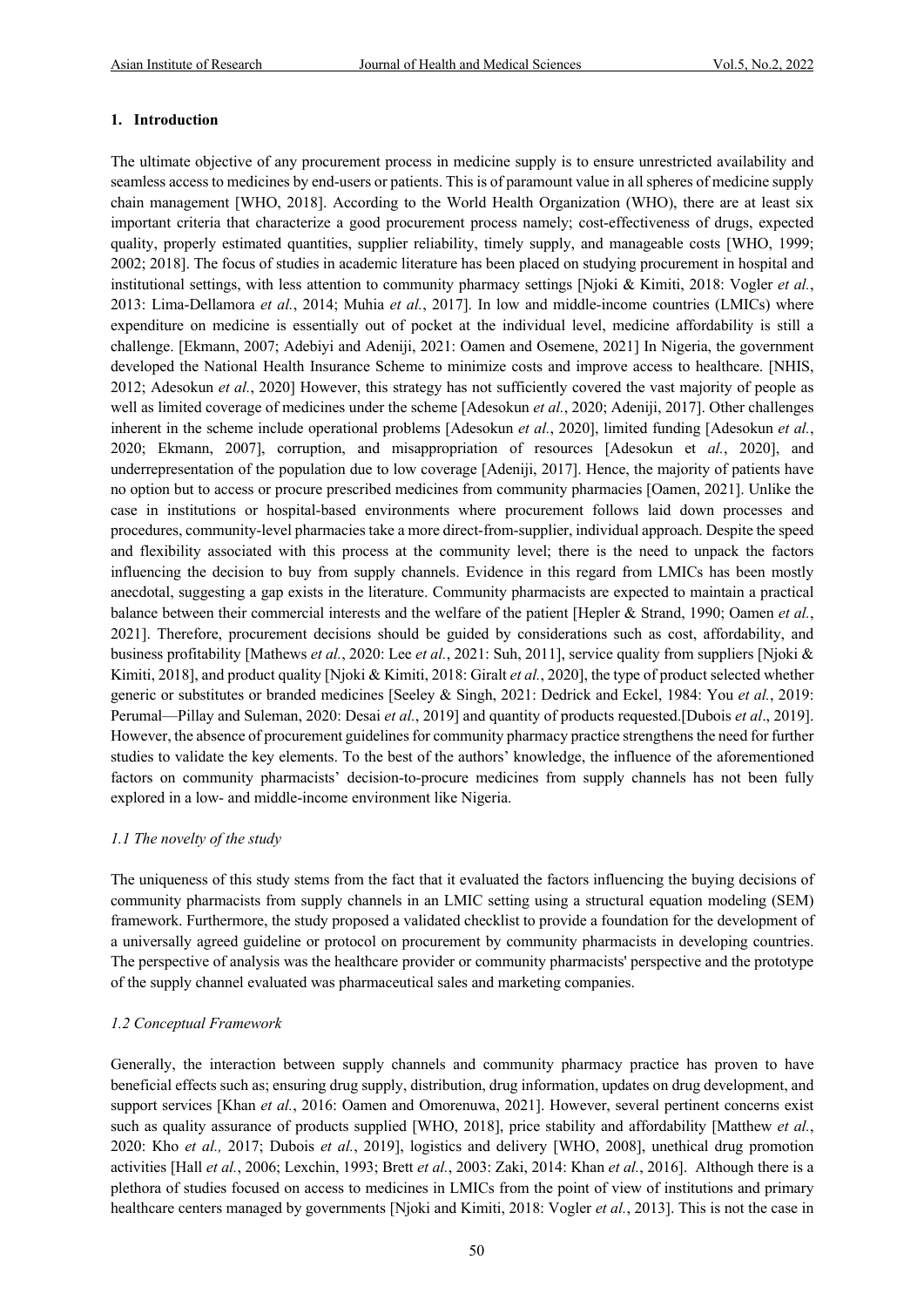community pharmacy practice. However, the reality is that lack of transparency and resources in government or publicly owned health institutions have shifted the burden of access and affordability of medicines to the private sector inclusive of community pharmacies. [Njoki & Kimiti, 2018: Adesokun *et al.*, 2020: Seeley & Singh, 2021] Supply channels to community pharmacists include wholesale, distributors, and pharmaceutical companies but for this study, a focus is placed on pharmaceutical companies due to their impact on prescribing and dispensing actions of community pharmacists [Khan *et al.*, 2016: Mukherjee, 2012: Bader, *et al.,* 2017)]. In the study, the structural equation modeling (SEM) technique was used to evaluate the relationships between variables as well as test the validity of the theoretical and empirical models. [Henseler *et al.,* 2015; Oamen, 2021]. The key constructs examined were cost & profitability factors, service and product quality factors, and their influence on the decision to procure medicines from suppliers. Each construct was elucidated by reflective indicator items to provide clarity about the possible causal relationships. The study unpacked the influence of these critical factors on community pharmacists' procurement decision-making behavior in an LMIC setting.

#### *1.3 Study Hypotheses*

*H1***:** There are dominant reflective indicators of the factors influencing the decision behavior of community pharmacists

*H2*: Cost and Profitability factors **(CP)** significantly influence the decision-to-procure of community pharmacists from supply channels

*H3***:** Service and product quality factors **(SP)** significantly influence the decision-to-procure of community pharmacists from supply channels

*H4*: The influence of **CP** and **SP** factors on decision-to-procure of community pharmacists is moderated by product selection **(PT)** and quantity demanded **(PQ)** from supply channels

#### **2. Methods**

#### *2.1 Study Design*

A cross-sectional study with structured questionnaires administered to randomly selected community pharmacists situated in three purposively selected states in southwest Nigeria. The study was conducted between the months of April to May 2021. The study applied structural equation modeling (SEM) techniques to evaluate the factors influencing medicine procurement decisions of community pharmacists. The study adopted a community pharmacist's perspective in the analysis.

## *2.2 Study Population and setting*

The study population consisted of all registered community pharmacists in Ogun, Oyo, and Lagos states situated in South Western, Nigeria. Based on statistics from the apex regulatory body in Nigeria, the Pharmacists' Council of Nigeria (PCN) there are about 2000 registered community pharmacists in Southwest, Nigeria. [PCN, 2020: Ihekoronye *et al*., 2020]. The study purposively selected Lagos, Ogun, and Oyo states respectively because they represent approximately 70% of the population of community pharmacies (1400) in the geographical zone [Ihekoronye *et al.*, 2021; PCN, 2020]

#### *2.3 Selection Criteria*

Community pharmacists with a minimum of one-year post-graduation practice experience and with procurement roles were selected. They could be pharmacist-owners or employed as pharmacist managers. Respondents could be in retail, wholesale, and/or a combination of retail and wholesale business models.

## *2.4 Ethical Approval and Consent to Participate*

Ethical approval was obtained from the Department of Health Planning, Research and Statistics, Ministry of Health, Ogun State, Nigeria; with approval ID Number- HPRS/381/371/2021. Informed consent was obtained from respondents.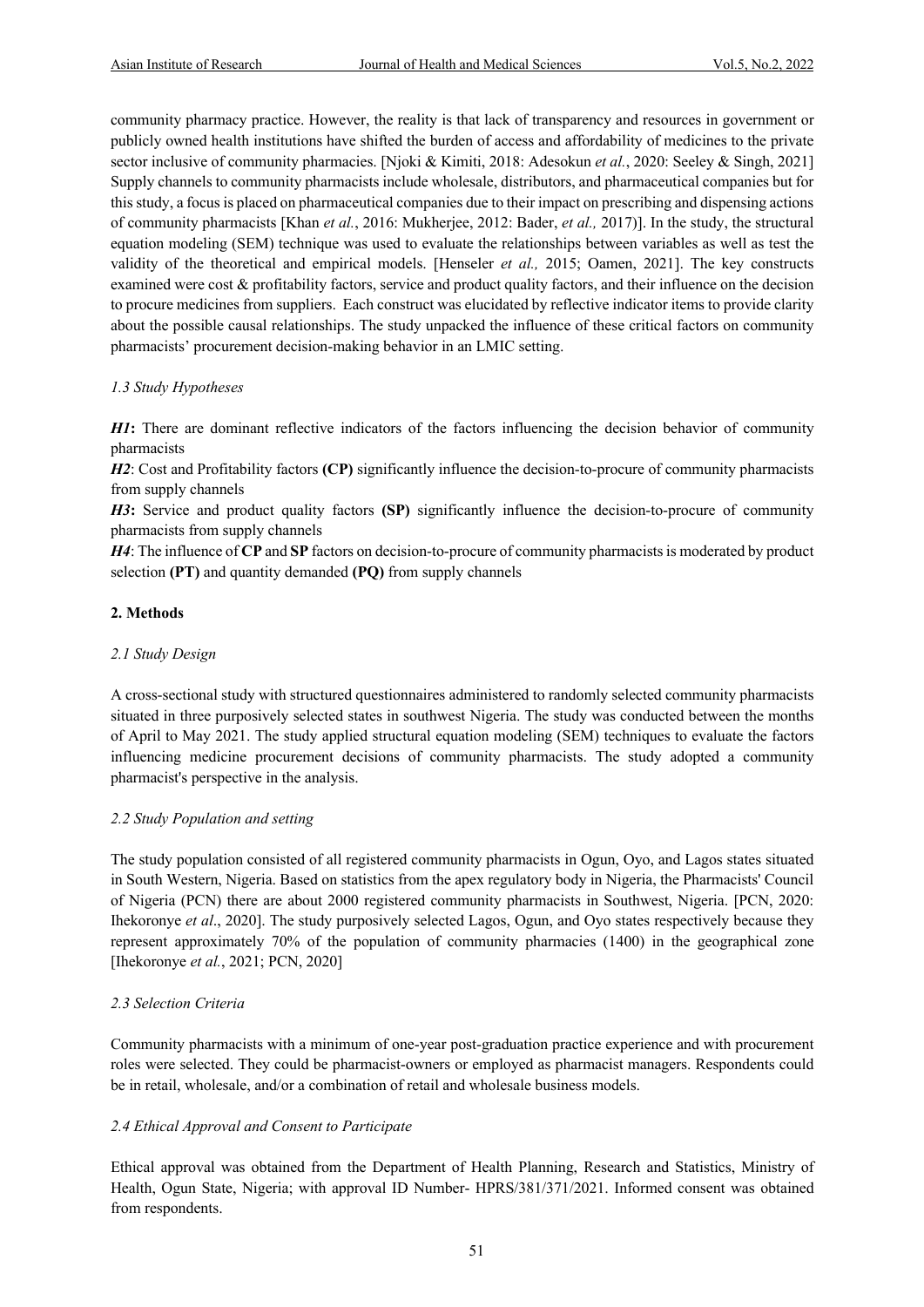#### *2.5 Questionnaire design and data collection*

The 25-item research instrument was developed based on information obtained from extant literature and industry experts and was administered using a random sampling method to 500 community pharmacists distributed across the three states in southwest, Nigeria. Responses used to rate perception were based on a 5-point scale which ranged from strongly agree (5) to strongly disagree (1). For ease and focus of the questions, they were divided into 2 main parts; Part 1 contained the demographic details of respondents while Part 2 had 5 subdivisions representing the proposed constructs namely- 1) 9 questions on cost and profitability criteria, 2) 11 questions on service and product quality criteria, 3) 2 questions on product type purchased, 4) 2 questions on product quantity criteria, and 5) purchase decision was determined by a single item (mean response score)

## *2.6 Reliability and Validity of Research Instrument*

The internal reliability of the 25-item questionnaire was evaluated using the Cronbach alpha statistic. The overall alpha score was 0.865, hence establishing the reliability of the instrument. Face validity of the instrument was confirmed for relevance and applicability. by a focal group of experienced community pharmacists.

#### *2.7 Sample size determination and sampling*

Since the study is essentially a structural equation modeling study (SEM), the inverse square root method as advocated by Knock & Hadaya (2018) was used to determine the sample size. It is based on the probability that the ratio of the path coefficient and standard error is greater than the critical value of a test statistic for a given significance level [Kock and Hadaya, 2018; Hair *et al.*, 2021]. Therefore, assuming a statistical power of 0.8 [80%], a p-value of 0.05, and a minimum path coefficient of 0.2 denoted by Pmin, the sample size [S] is given by;

$$
S > \left[\frac{2.486}{Pmin}\right]^2
$$

The computed sample size was approximately 155 as the minimum requirement to obtain statistically valid and reliable SEM results. However, a definite final sample size of 398 spread across three states [Lagos-117, Ogun-193, and Oyo-88] was obtained using a simple random sampling method.

## *2.8 Common Method Bias (CMB)*

Common Method Bias (CMB) was adequately addressed by varying the phrasing of questions and ordering of questions sequence. This was done to avoid bias from respondents [Peter and Troth, 2020: Chin *et al.*, 2012]. Harman's single factor method was used to determine the absence or presence of CMB in the dataset. It showed that the variance due to a single factor was 20.835% which is less than the benchmark value of 60% [Peter and Troth, 2020: Chin *et al.*, 2012].

## *2.9 Data analysis*

Data analysis was done using the statistical package for social sciences (SPSS version 25) and open-source online software JAMOVI [The Jamovi Project, 2021]. Analysis was in four unique stages- 1) dataset was assessed for collinearity, reliability, convergent and divergent validity. 2) Exploratory factor analysis (EFA) was used to identify the factor structure of the dataset, to determine if it fits with the theoretical framework of the study. Indicators or items which failed to load above 0.4 cutoffs were eliminated from the dataset. Constructs or factors which did not fit with the theoretical base of the study were also excluded. 3) Confirmatory factor analysis (CFA) was used to confirm or validate the constructs obtained from EFA as well as model fit characteristics. 4) Structural equation modeling (SEM) analysis was used to examine the hypothesized structural relationship between the identified factors or constructs. 5) Moderation analysis using Product selection (PT) and Product quantity (PQ) variables as moderators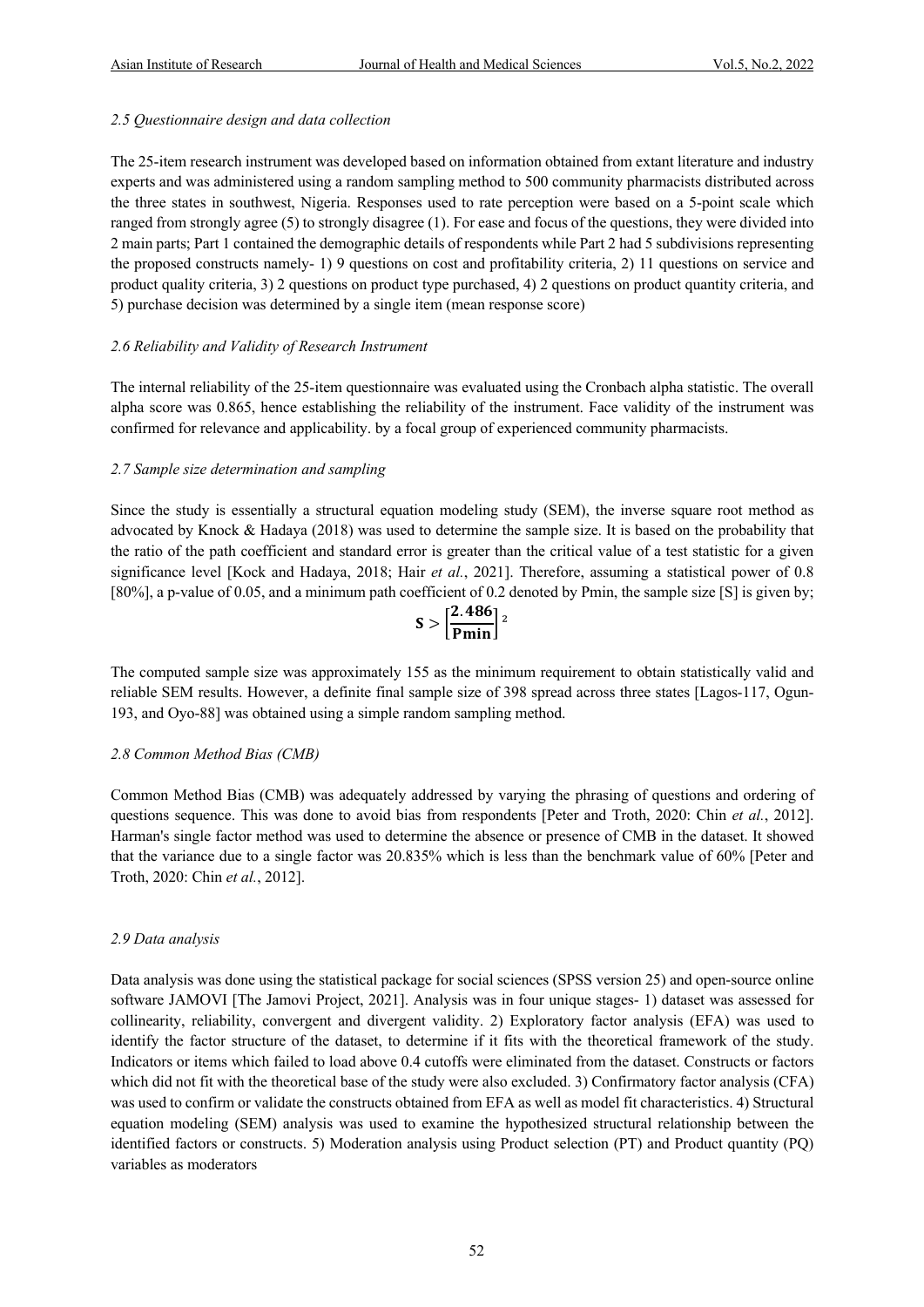#### 2.9.1 Model specification

The hypothesized structural model was based on the contribution of three constructs; two exogenous or independent variables- cost & profitability factors [**CP]** with 7 indicators, service & product quality factors **[SP]** with 10 indicators, and the endogenous or dependent variable Decision-to-procure **[D]** with a single item indicator **[P9].** The perspective of the analysis was that of the healthcare professional (community pharmacist). Producttype selection **(PT)** and Product quantity **(PQ)** (with two indicator items each) were not included in the initial structural model but were included as moderators in the path model. The exploratory factor analysis was performed using parallel analysis with oblimin (oblique) rotation) and the baseline for factors included in the model was set at 0.4 and above. CFA was executed using the factor structure obtained from the exploratory factor analysis. The maximum likelihood method was adopted for the computation of the structural model parameters.

#### **3. Results**

#### *3.1 Response rate and Demographic characteristics of Sample*

A total of 398 out of 500 administered questionnaires were valid representing a response rate of 79.6%. A significant number of respondents 218 (55%) were male and 181 (45%) were female. The average age of respondents was 35 (SD=1.50) and the mean years of practice experience was 11 (SD=2.04). Respondents who practiced in wholesale settings were 60 (14.8%), 238 (60%) who practiced in the retail setting, and 100 (25.2%) who practiced in a mix of retail and wholesale settings. Respondents were distributed in three major states in the southwest, Nigeria as follows: Lagos (117, 29%), Ogun (193, 49%), and Oyo (88, 22%).

| <b>Constructs</b>          | <b>Indicators</b> | <b>Description</b>             | <sup>a</sup> Factor loading | <b>bCronbach</b> | <sup>c</sup> VIF |
|----------------------------|-------------------|--------------------------------|-----------------------------|------------------|------------------|
| Service &<br>Product       | s16               | product quality                | 0.766                       |                  | 1.975            |
| focus                      | s3                | reduced cost of logistics      | 0.730                       |                  | 1.667            |
| (SP)                       | s13               | saves administrative time      | 0.702                       |                  | 1.945            |
|                            | s7                | provide product information    | 0.689                       |                  | 1.898            |
|                            | s11               | replace defective products     | 0.653                       |                  | 1.805            |
|                            | s12               | give trade discounts/promos    | 0.583                       |                  | 1.661            |
|                            | s20               | high supplier accessibility    | 0.533                       |                  | 1.765            |
|                            | s1                | ease/convenience of business   | 0.490                       |                  | 1.386            |
|                            | s19               | provide credit facility        | 0.469                       |                  | 1.462            |
|                            | s22               | satisfactory customer service  | 0.469                       | 0.885            | 1.507            |
| Cost $\&$<br>Profitability | s2                | give favorable supply prices   | 0.587                       |                  | 1.389            |
| system                     | s24               | give contractual business      | 0.532                       |                  | 1.207            |
| (CP)                       | s23               | high profitability             | 0.504                       |                  | 1.522            |
|                            | s <sub>4</sub>    | provide variety/range          | 0.490                       |                  | 1.278            |
|                            | s10               | negotiable pricing             | 0.455                       |                  | 1.32             |
|                            | s15               | provide price updates          | 0.443                       |                  | 1.393            |
|                            | s25               | increase business during COVID | 0.427                       | 0.753            | 1.242            |
| Product                    |                   |                                |                             |                  |                  |
| type                       | s9                | buy brand products             | 0.598                       |                  |                  |
| selection                  |                   |                                |                             |                  | 1.115            |
| (PT)                       | s8                | buy generic products           | 0.509                       | 0.686            | 1.115            |
| Product<br>Quantity        | s18               | buy small quantities per order | $-0.644$                    |                  | 1.137            |
| (PQ)                       | s17               | buy large quantities per order | 0.601                       | 0.614            | 1.137            |

|  |  | Table 1: Factor Loadings, collinearity, and reliability measures of study constructs |  |  |
|--|--|--------------------------------------------------------------------------------------|--|--|
|  |  |                                                                                      |  |  |

Note: s5, s14, and s21 were excluded due to low factor loadings <0.4, VIF=Variance Inflation Factor

Threshold values for; **a=**Factor loading> 0.4; **b**=Cronbach alpha set at> 0.6 to 0.7; VIF=Variance Inflation Factor set at <5.0. [Hu and Bentler, 1999: Henseler *et al.*, 2012; Taber, 2018]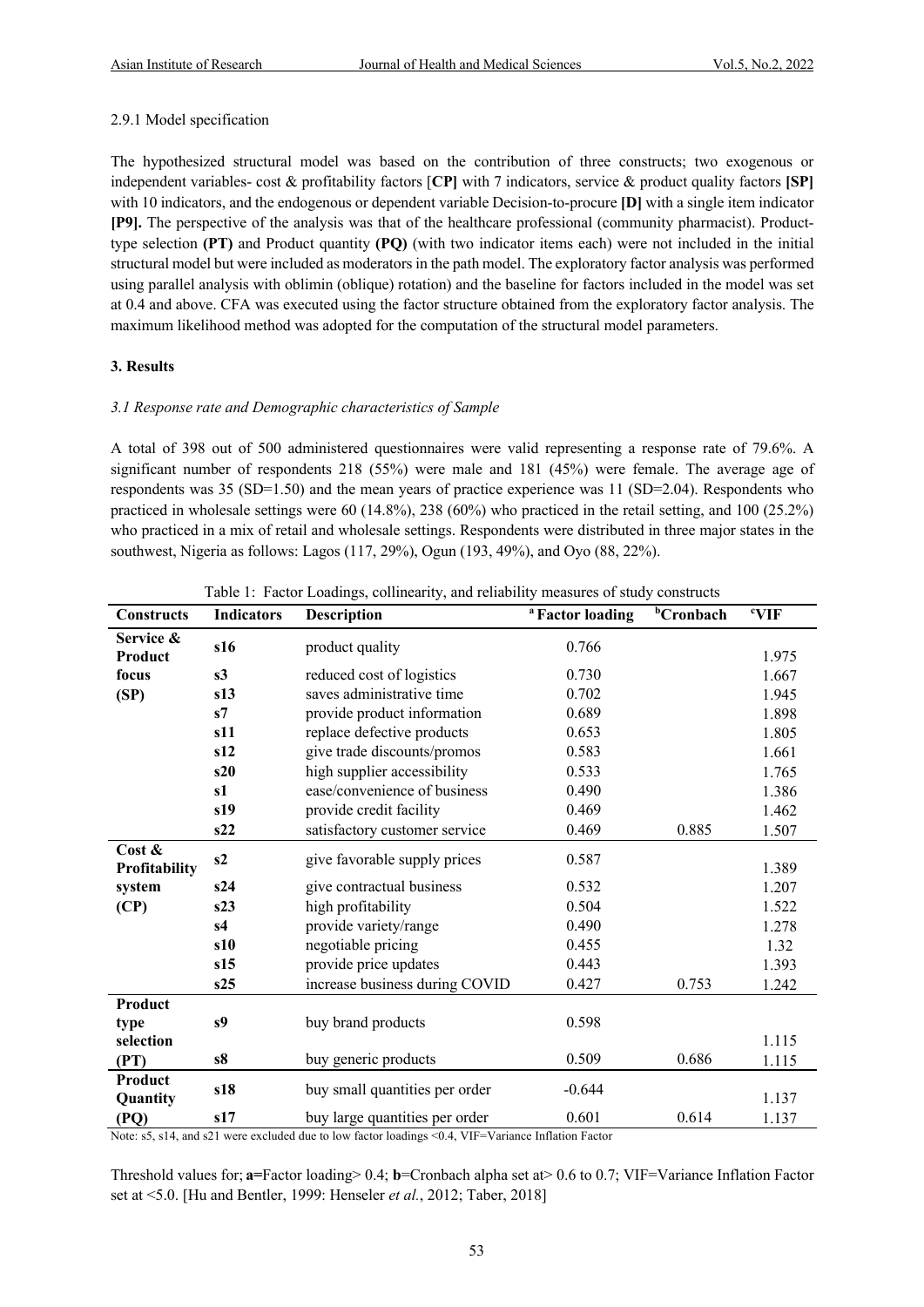Table 1 shows the output of the exploratory factor analysis with factor loadings of the indicators of each reflective construct. The VIF of the indicators showed acceptable values; hence multicollinearity concerns have been eliminated.

| Constructs                              | PO.   | CР    | PТ    |       | SP |
|-----------------------------------------|-------|-------|-------|-------|----|
| <b>Product quantity (PQ)</b>            |       |       |       |       |    |
| Cost and Profitability focus (CP)       | 0.521 |       |       |       |    |
| <b>Product selection (PT)</b>           | 0.434 | 0.539 |       |       |    |
| <b>Purchase Decision (D)</b>            | 0.176 | 0.360 | 0.254 |       |    |
| <b>Service and Product quality (SP)</b> | 0.399 | 0.676 | 0.572 | 0.302 |    |

Table 2 showed that the key constructs of the proposed structural model are different from each other as they fall below the 0.85 cutoff values. [Henseler *et al.*,2015]. This validates the constructs

|                 |                   |           | 95% C.I |              |         |         |
|-----------------|-------------------|-----------|---------|--------------|---------|---------|
| Construct       | <b>Indicators</b> | β         | Lower   | <b>Upper</b> | t-value | p-value |
| <b>DECISION</b> | P <sub>9</sub>    | 1.000     | 1.000   | 1.000        |         |         |
| SP              | s16               | $0.725**$ | 1.000   | 1.000        |         |         |
|                 | s3                | 0.646     | 0.759   | 1.046        | 12.32   | 0.001   |
|                 | s13               | 0.722     | 0.858   | 1.143        | 13.78   | 0.001   |
|                 | s7                | 0.700     | 0.854   | 1.148        | 13.35   | 0.001   |
|                 | s11               | 0.702     | 0.882   | 1.184        | 13.40   | 0.001   |
|                 | s12               | 0.664     | 0.766   | 1.047        | 12.66   | 0.001   |
|                 | s20               | 0.693     | 0.873   | 1.177        | 13.23   | 0.001   |
|                 | s1                | 0.552     | 0.580   | 0.847        | 10.50   | 0.001   |
|                 | s19               | 0.582     | 0.718   | 1.027        | 11.09   | 0.001   |
|                 | s22               | 0.614     | 0.630   | 0.883        | 11.70   | 0.001   |
| $\bf CP$        | s2                | 0.569     | 1.000   | 1.000        |         |         |
|                 | s24               | 0.369     | 0.554   | 1.074        | 6.14    | 0.001   |
|                 | s23               | $0.695**$ | 1.018   | 1.527        | 9.79    | 0.001   |
|                 | s4                | 0.492     | 0.702   | 1.177        | 7.75    | 0.001   |
|                 | s10               | 0.576     | 0.862   | 1.363        | 8.69    | 0.001   |
|                 | s15               | 0.683     | 1.037   | 1.563        | 9.69    | 0.001   |
|                 | s25               | 0.443     | 0.677   | 1.189        | 7.14    | 0.001   |

Table 3: Measurement Model showing relations between CP, SP, and DECISION Constructs

Note: β=standard regression coefficient, p<0.05 (significant at t-value >1.96), \*\*highest beta values

In table 3, the measurement model reveals significant values of all the indicators/ items, hence validating the model. The results revealed that items **s16**- 'product quality' with *β= 0.725* and **s23**- 'high profitability' with *β=0.695* were the dominant items under **CP** and **SP** constructs respectively at p<0.01, in the measurement model.

# *3.2 Model fit Measures*

The dataset was assessed using the following parameters: Kaiser Meyer Olkin (KMO) =0.907; Bartlett's test *χ2*  [*DF=300, p<0.001] =3320.801*. Chi square test *χ2 [DF=206, p<0.001*] *=357.468*. Furthermore, the structural model showed acceptable measures of fit for the model; comparative fit index *CFI-0.914*, Tucker Lewis Index *TLI=0.901*, non-normed fit index *NNFI=0.901*, and Goodness of fit index *GFI=0.967*. [Hu and Bentler, 1998; 1999]. The effect size as measured by the coefficient of determination R2 of the endogenous variable-Buying decision was 14.1% (0.141). This implies that 14.1% of the variance in the dependent variable is explained by the independent or predictor variables-CP and SP [Hair *et al*., 2014] *SRMR was 0.057 and RMSEA was 0.062* (*Lower limit=0.053, Upper limit=0.07*)*.* [Hu and Bentler,1998; 1999].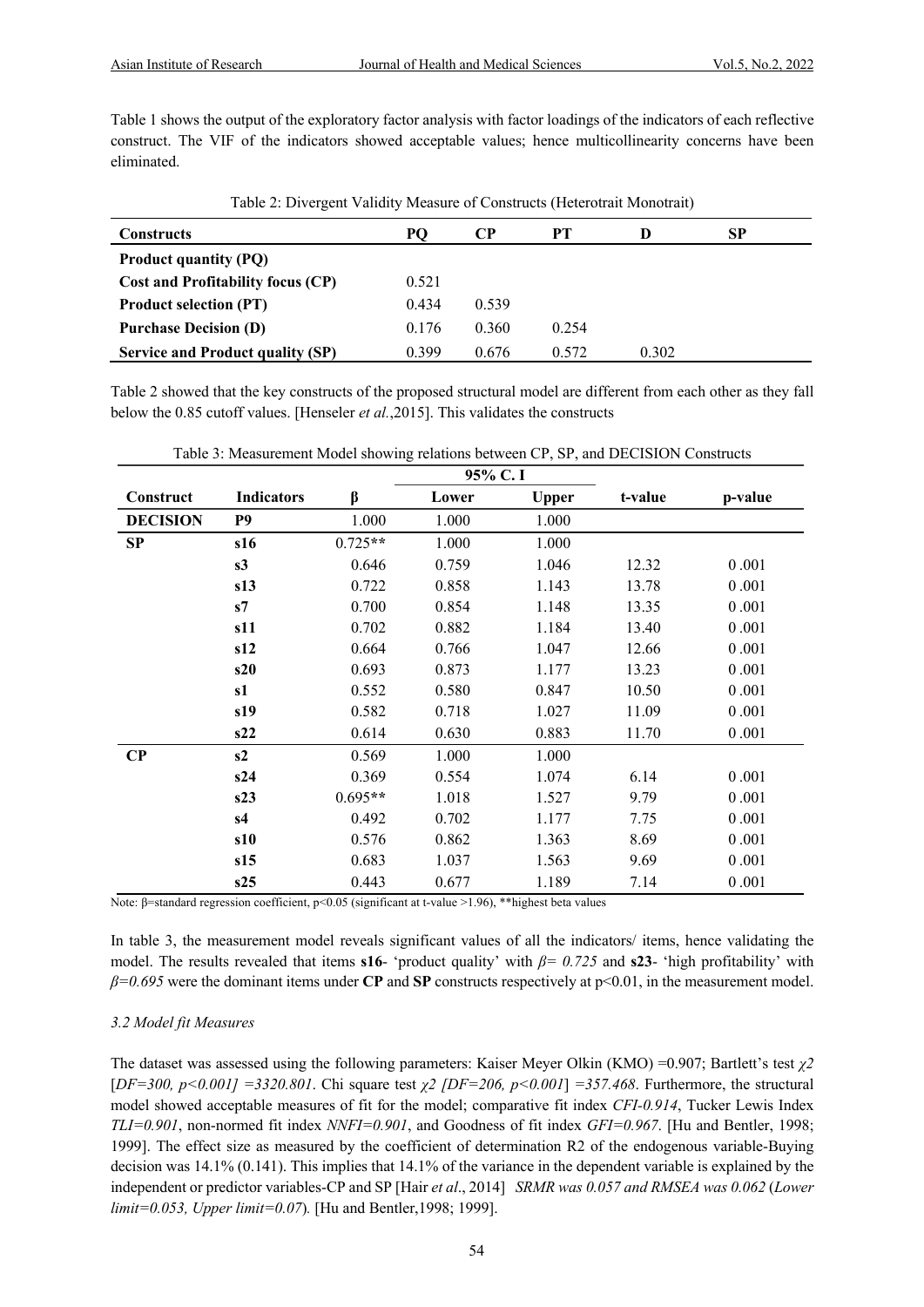| Table 4: Parameter estimates of structural equation model |                   |                 |       |          |              |        |         |         |  |  |
|-----------------------------------------------------------|-------------------|-----------------|-------|----------|--------------|--------|---------|---------|--|--|
|                                                           |                   | $95\%$ C. I     |       |          |              |        |         |         |  |  |
| <b>Dependent</b>                                          | <b>Predictors</b> | <b>Estimate</b> | SЕ    | Lower    | <b>Upper</b> |        | t-value | p-value |  |  |
| <b>Buying</b><br><b>Decision</b>                          | <b>SP</b>         | 0.0575          | 0.111 | $-0.161$ | 0.276        | 0.0438 | 0.516   | 0.606   |  |  |
| <b>Buying</b><br><b>Decision</b>                          | CР                | 0.5855          | 0.159 | 0.273    | 0.898        | 0.3427 | 3.676   | 0.001   |  |  |

Table 4: Parameter estimates of structural equation model

The structural model showed the relationship between the independent (predictor) variables- service and product quality factors (**SP**) & cost and profitability factors (**CP**) and the dependent (outcome) variable, Buying decision **(D)**. Table 4 showed that **CP**  $\beta$  = 0.343, p=0.001] significantly predicts **D** compared to **SP** which did not  $\beta$  = 0.044, *p=0.606].*

| Table 5: The Moderating effect of Product selection (PT) and Product Quantity (PQ) on Hypothesized Model |
|----------------------------------------------------------------------------------------------------------|
|                                                                                                          |

|                  |                 |        | $95\%$ C. I |              |          |         |
|------------------|-----------------|--------|-------------|--------------|----------|---------|
| <b>Variables</b> | <b>Estimate</b> | SЕ     | Lower       | <b>Upper</b> | t-value  | p-value |
| PT               | 0.0989          | 0.0519 | $-0.0029$   | 0.201        | 1.900    | 0.057   |
| $CP * PT$        | 0.1315          | 0.0664 | 0.00133     | 0.262        | 1.980    | 0.048   |
| PТ               | 0.0645          | 0.0521 | $-0.0376$   | 0.1666       | 1.240    | 0.216   |
| $SP * PT$        | $-0.2003$       | 0.0677 | $-0.3329$   | $-0.0676$    | $-2.960$ | 0.003   |

Note: \* =interaction, PQ has no moderating effect on the relationship

Table 5 showed that product selection factors **(PT)** positively improved *[t=1.980, p=0.048]* the impact of cost and profitability **(CP)** factor of respondents in decision making **(D**) compared to an inverse moderating effect on service and product quality factor (**SP)** *[t=-2.960, p=0.003].*

#### **4. Discussion**

This structural equating modeling study investigated the factors influencing the buying decisions of community pharmacists from pharmaceutical supply channels in selected states in southwest, Nigeria. The objective of the study was to empirically evaluate the influence of community pharmacists' considerations on medicine procurement decisions. Figure 1 showed the structural relationships between independent (SP and CP) and dependent (decision-to-procure) variables used to test study hypotheses. The implications on pharmaceutical service delivery by community pharmacists and pharmaceutical suppliers were discussed. The validity of the measurement and structural models showing the hypothesized relationship exhibited acceptable model fit. The initial measurement model revealed that 'product quality  $\beta = 0.725$ ,  $p < 0.01$  and 'high profitability'  $\beta = 0.695$ , *p<0.01*] were the dominant items under cost & profitability factors (**CP)** and service & product quality factors (**SP)** constructs respectively, in the model. Hence, the hypothesis *(H1)* was supported by the study results. This feedback from respondents theoretically aligns with the premise that obtaining a product of the best quality as well as overall business profitability should be the focus of any procurement entity [WHO, 2018; Cavicchi and Vagnoni, 2020].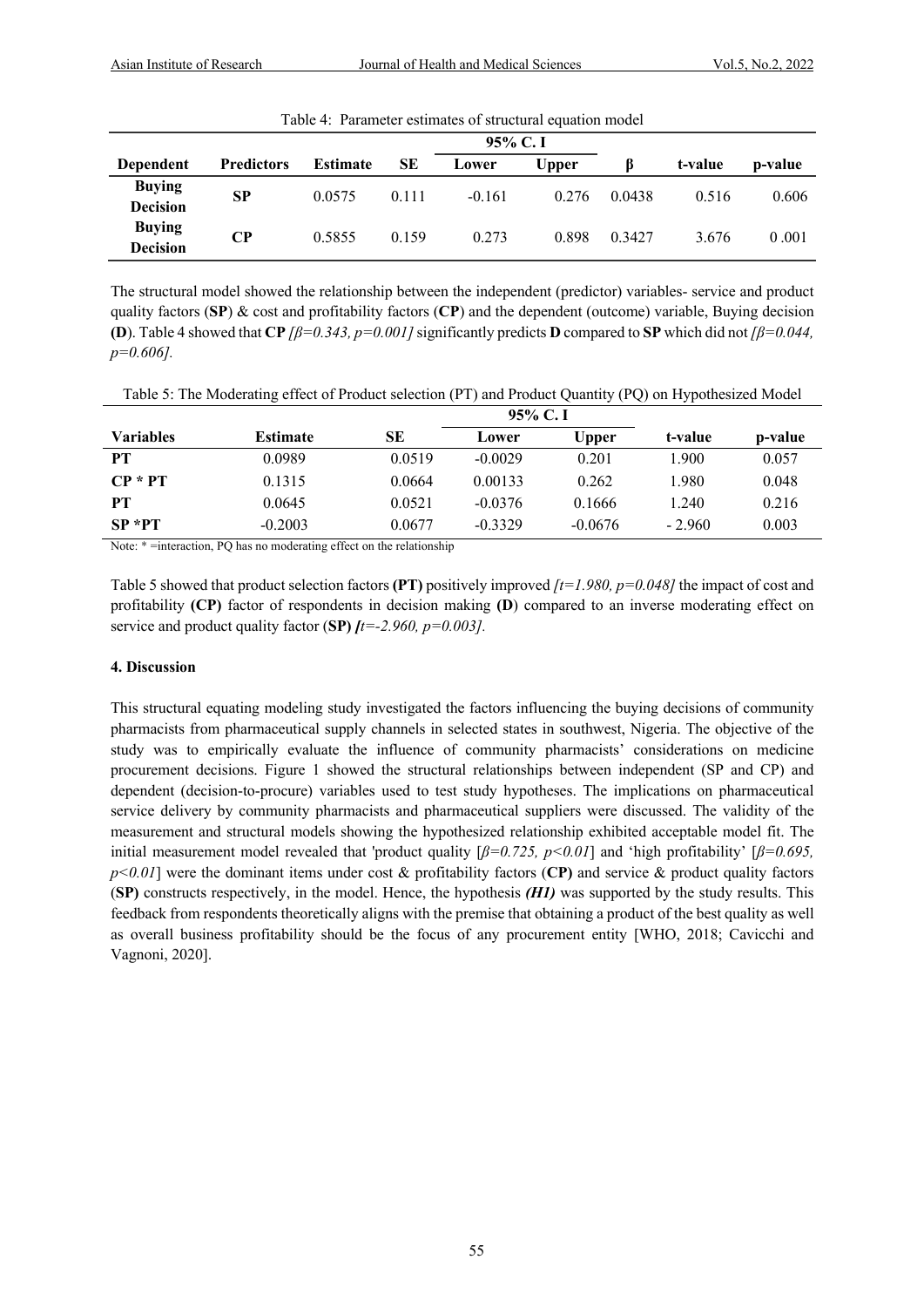

Figure 1: Structural diagram showing the relationship between **CP** and **SP** constructs on decision-to-procure [observed reflective indicators and error terms indicated]

The findings from the study model revealed that respondents showed more propensity to cost and profitability considerations compared to service and quality considerations. [*β=0.343, p=0.001 vs. β=0.044, p=0.606*] as shown in Table 4. Hence, hypothesis *H2* is supported and *H3* rejected. The issue of cost management is even more pertinent as an essential entrepreneurial trait for community pharmacists considering the competitiveness of the community pharmacy landscape at the level of price. This has necessitated the focus on the cost of procuring medication as revealed by the significant influence of cost and profitability factors on procurement decisions in the study. [Seeley and Singh, 2021: Cavicchi and Vagnoni, 2020]. Cost savings achieved as a result of better pricing as a consequence of adequate cost control measures in direct purchases from pharmaceutical companies should translate to cost reduction for the consumer. This assertion aligns with the pharmaceutical care model advanced by Hepler and Strand (1990) [Hepler and Strand, 1990]. On the other hand, the non-significant impact of the construct- service and quality factors (**SP**), on the decision behavior of community pharmacists suggests low prioritization on issues of quality and service delivery of suppliers compared to disproportionately higher emphasis on cost-based considerations. Therefore, the study suggests that community pharmacists go beyond just cost management and apply pharmacoeconomic tools such as cost-minimization analysis, cost-benefit analysis, and cost-effectiveness analysis in their practice. Therefore, at the community pharmacy practice level, community pharmacists must play the role of both the health professional and business decision-maker [Cavicchi and Vagnoni, 2020: Chappell and Barnes, 1984: Bader *et al.*, 2017: Kho *et al.*, 2017]. They should blend both cost and patient outcomes optimally; hence training and deliberate application of these tools in community pharmacy practice is advocated [Oamen *et al.*, 2021]. Moreover, from the consumer or end-user perspective, due to the high out-ofpocket cost of obtaining medicines, patients or consumers have become more price-sensitive and comparative in attitude. Hence, availability and competitive pricing are key expectations by the general public when visiting a community pharmacy [Iffat *et al.*, 2015: Suh, 2011]. Some studies suggest that increased competition among community pharmacies and the price sensitivity of customers also account for the focus on the issues of price [Mathews *et al.*, 2020: Cavicchi and Vagnoni, 2020]. This may be partly or wholly responsible for high levels of price competition among pharmacies which may have stimulated a paradigm shift preferentially to cost and profit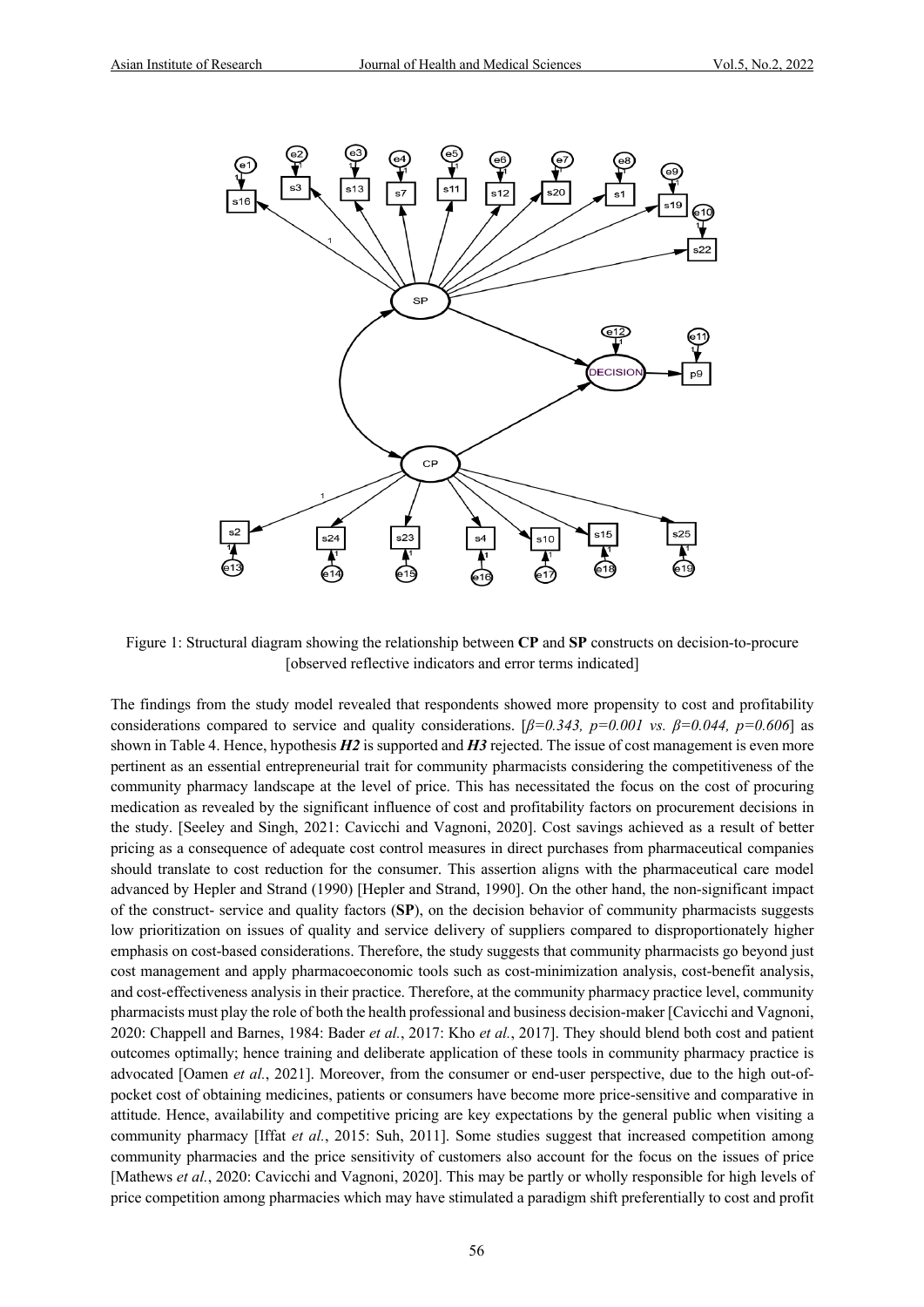maximization strategies [Mathews *et al.*, 2020: Hassali *et al.*, 2010; Cavicchi and Vagnoni, 2020]. As a guiding principle, pricing systems or mark-up mechanisms should be such that the final cost should not be inhibitive to the end-user who is paying essentially out of pocket [Lee *et al.*, 2021]. The balancing act between service provision as pharmaceutical care providers and profitability should be targeted at the ultimate welfare of the patient. This finding is in support of the assertion of Giralt *et al.* (2020) which revealed a low emphasis on quality-assured medications from the supply channel in low and medium-income countries [Giralt *et al.*, 2020]

## *4.1 Moderation effect of Product-type selection and Product quantity on the relationship between CP and SP on buying Decision (D)*

The study further investigated the impact of two constructs- product-type selection (PT) and product quantity (PQ) on the hypothesized relationship between cost  $\&$  profitability factors (CP), and service  $\&$  product factors (SP) on the dependent variable- buying Decision (D). The study revealed that PT significantly enhanced or improved the capability of community pharmacists to make better procurement decisions. On the other hand, PQ did not affect the relationship. (Table 5) These moderation effects are shown in Figures 2a & 2b. Therefore, hypothesis *H4* was supported for only the PT moderator for both factors-CP and SP respectively (*t=1.980, p=0.048 & t=-2.960, p*=0.003). This perception of respondents is probably because generic medicines or substitutes tend to cost less than branded or more established brands. [Seeley and Singh, 2021: You *et al.*, 2019: Oamen and Osemene, 2021] However, it is expected that before the brand switch, consultation with the prescriber, patient awareness of the reason for the switch, and quality assurance of generic are holistically considered [Seeley & Singh, 2021]. Therefore, applying basic pharmacoeconomic tools such as cost-minimization and cost-effectiveness tools would enable the pharmacist manager to make more optimal buying decisions [Oamen *et al.*, 2021].



Figure 2a: The Moderating Effect of Product type (PT) on the influence of CP on Procurement decision (D)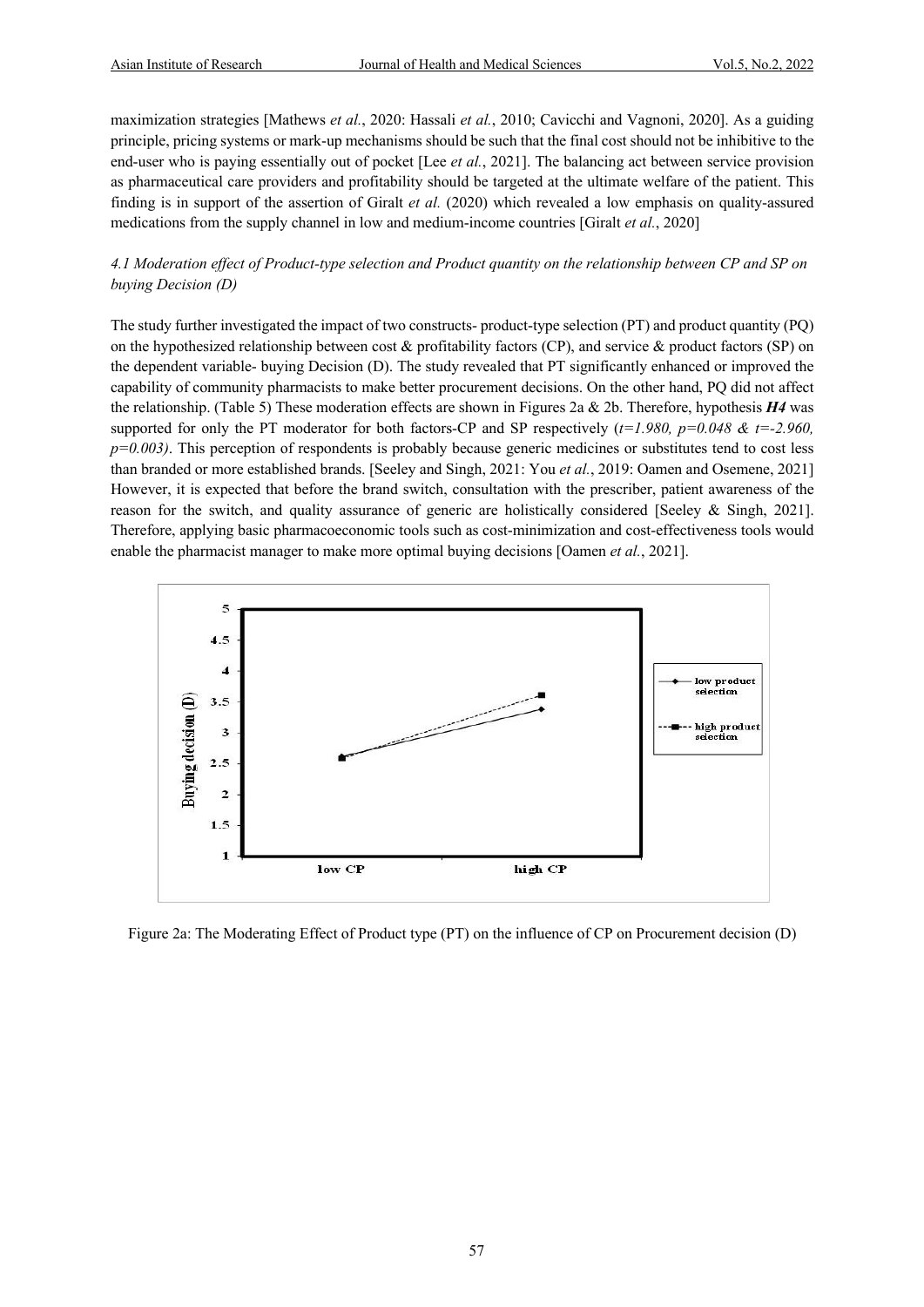

Figure 2b: The Moderating effect of Product type (PT) on the influence of SP on Procurement decision (D)

#### *4.2 Interpretation of moderating effect of Product type (PT) on Model*

In figures IIa and IIb, the study revealed that at low CP, when community pharmacists do not primarily consider cost and profitability factors in their decision-making, there is a lower influence of product selection on their buying decisions. Conversely, at high CP, product selection is a priority consideration in procurement decisionmaking. This finding aligns with the basic principle underlying cost-minimization analysis, in which case the lowest-priced generic is preferred, provided therapeutic equivalence is established [Oamen and Osemene, 2021] However when service and product quality are not primary considerations (low SP), community pharmacists tend to make their decisions based on product selection. This is supported by the focus on purchasing low priced generic products without a necessary focus on the quality of the product or integrity of the supplier [Khan *et al.*, 2016: Giralt *et al.*, 2020: Seeley & Singh, 2021] In contrast, at high levels of SP consideration (high SP) their buying decisions are not primarily defined by product selection. This means when service and product quality is a priority, the choice to procure medicines whether generic or branded drugs, is not a major concern or consideration compared to low SP considerations. This finding may be due to increased awareness about the comparable efficacy of generic and branded medicines [Desai *et al.*, 2019] However, there is a need for a medicine quality assurance system to support the decisions of the community pharmacist. [Ozawa *et al.*, 2020]. Therefore, study outcomes showed that product type had a significant effect on the relationship between key constructs (CP & SP) thereby supporting the hypothesis of moderation effect (*H4)*

## *4.3 Implications of study to community pharmacy practice and pharmaceutical marketing companies in LMICs*

From the study outcomes, it is pertinent for community pharmacists in LMICs to improve their focus on holistic quality and cost factors from supply channels. Thus, it is necessary for a paradigm shift from basing procurement decisions primarily on obtaining low-cost medicines to a more balanced evaluation of medicines purchased from suppliers. To safeguard the quality assurance of drugs purchased, it is recommended that regulatory bodies supervising community pharmacists should enforce and monitor the adherence of community pharmacists to good procurement practices. The development and implementation of guidelines is a necessary step to actualizing the goal of standardizing procurement practices among community pharmacists in LMIC settings like Nigeria. The pooling purchasing strategy adopted in public procurement should also be applied in community pharmacy practice to facilitate or achieve a reduction in the costs of medicines purchased from suppliers [Dubois *et al.*, 2019; Nguyen *et al.*, 2013]. However, a policy framework to ensure that the price discounts enjoyed through the pooling system percolate or are cascaded down the supply chain to enhance affordability by the end-user. Thus, enforcement of some form of price uniformity may be enhanced by this approach compared to the negative effects of price wars due to inappropriate competitive behaviors among community pharmacies [Hassali *et al.*, 2010; Matthews *et al.*, 2020; Cavicchi & Vagnoni, 2020]. Therefore, to achieve this, a focus by healthcare professionals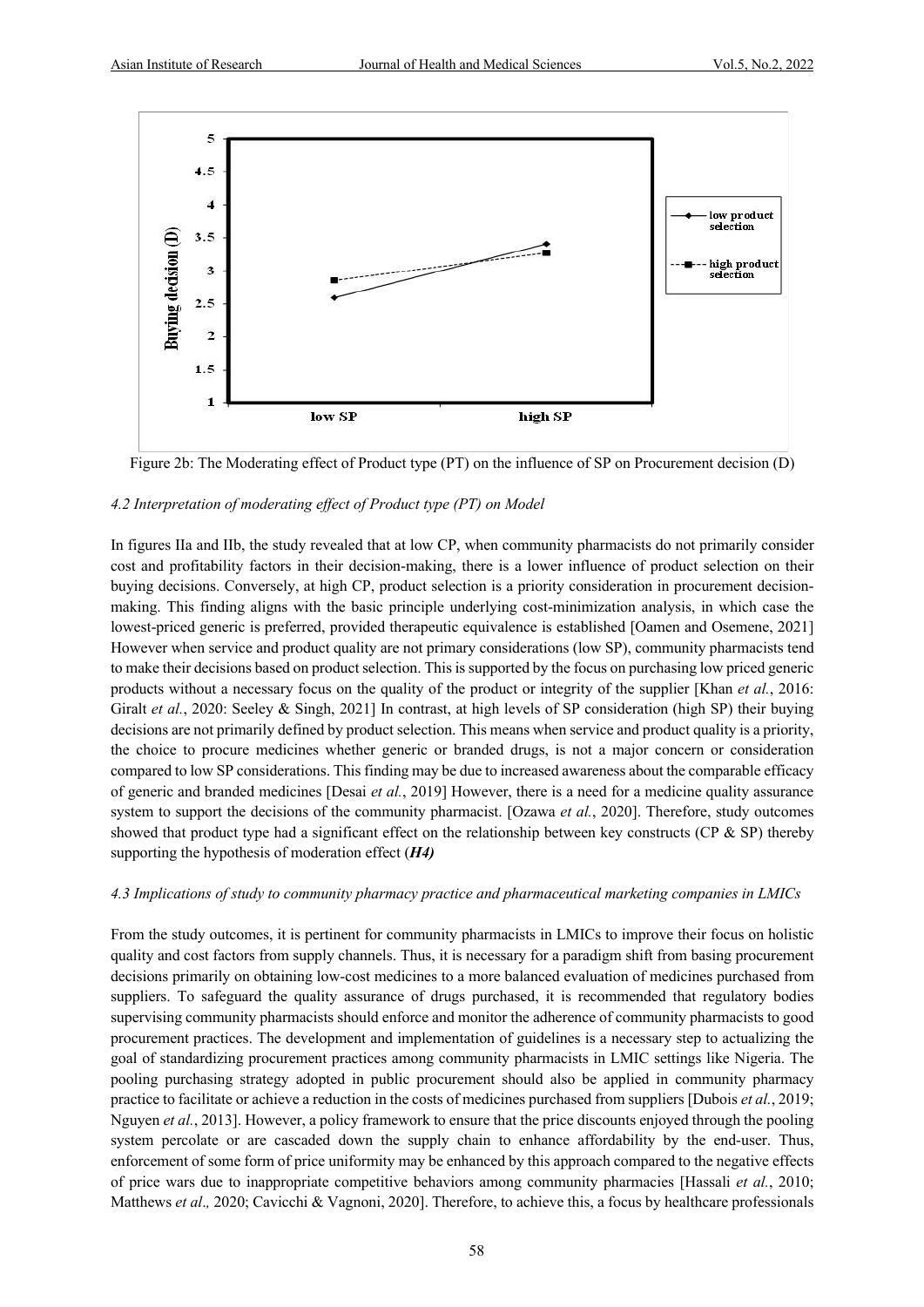on the quality of products and services (offered by suppliers) at price-friendly rates is advocated. There is a need for investments in capacity building of community pharmacists to embrace an overall focus on delivering costeffective healthcare services to patients. This assertion is in sync with study outcomes, which support a paradigm shift from an uneven focus on cost and supply factors to health-centered activities. Pharmaceutical companies should adapt their marketing and sales strategies to the needs of community pharmacists, and not merely on achieving sales target and/or sales volume. Furthermore, there is a need for clear communications between representatives of pharmaceutical companies/suppliers and community pharmacists to ensure that issues of quality assurance and cost-minimization are common grounds for transactional relationships [Mukherjee, 2015]

#### *4.4 Limitations of the study*

The study adopted a cross-sectional study design and therefore there is a need for a longitudinal study design to examine if the constructs studied vary over time. Also, more constructs should be included in future studies to improve the robustness of findings.

#### *4.5 Conclusion*

The study adopted a structural equation modeling (SEM) framework to investigate the influence of community pharmacists' entrepreneurial and professional considerations on procurement decision-making from supply channels. The study validated a model for evaluating priorities influencing community pharmacists' buying decisions. Community pharmacists should adopt a balance between entrepreneurship considerations and patients' cost of accessing medicines. Pharmaceutical companies should adapt sales strategies to the patient-centered considerations of community pharmacists. The development and implementation of community pharmacy specific guidelines is a necessary step to actualizing the goal of standardizing procurement practices among community pharmacists in LMIC settings

#### **References**

- Adebiyi, O. Adeniji, F. O. (2021). Factors affecting utilization of the national health insurance scheme by federal civil servants in rivers state, Nigeria. *The Journal of Health Care Organization, Provision, and Financing*. Vol. 58, pp. 1-8
- Adesokun, O. O. Osemene, K. P. Ilori, M. O. Ihekoronye, R. M. (2020). Evaluation of Enrollees' Perspectives on the Operations of the National Health Insurance Scheme in Nigeria. *Journal of Health and Medical Sciences*. Vol. 3, No. 4, pp. 411-422. https://doi.org/10.31014/aior.1994.03.04.135
- Adeniji, F. (2017). National Health Insurance scheme in Nigeria: progress towards universal coverage. *Asian Journal of Medical Health*. Vol. 2, No 4, pp. 1-2
- Bader, L. R. McGrath, S. Rouse, M. J, and Anderson, C. (2017). A conceptual framework towards identifying and analyzing challenges to the advancement of pharmacy. *Research in Social and Administrative Pharmacy*. Vol. 13, No. 2, pp. 321-331. https://doi.org/10.1016/j.sapharm.2016.03.01
- Brett, A. S. Burr, W. and Moloo, J. (2003). Are gifts from pharmaceutical companies ethically problematic? A survey of physicians. *Archives of Internal Medicine*. Vol.163, pp. 2213-2218.
- Cavicchi, C. and Vagnoni, E. (2020). Sustainable Business Models in Hybrids: A conceptual Framework for Community Pharmacies' Business Owners. *Sustainability*. Vol. 12, No. 19, pp. 8125. https://doi.org/10.3390/su12198125
- Chappell, N. L. and Barnes, G. E. (1984). Professional and business role orientations among practicing pharmacists. *Social Science Medicine*. Vol.18, No 2, pp.103-110. https://doi.org/10.1016/0277-9536 (84)90030-3.
- Chin, W. W. Thatcher, J. B. and Wright, R. T. (2012) Assessing common method bias: Problems with the ULMC technique. *MIS Quarterly*. Vol. 36, pp.1003–1019.
- Dedrick, S. C. Eckel, F. M. (1984). Assessment of vendors and drug-product selection. *American Journal of Hospital Pharmacists.* Vol. 41, No. 4, pp.703-708
- Desai, R. J. Sarpatwari, A. Dejene, S. Khan, N. F. Rogers, J. R. *et al* (2019). Comparative effectiveness of generic and brand-name medication use: A database study of US health insurance claims. PLoS Med. Vol. 16, No. 3:e1002763. https://doi.org/10.1371/journal.pmed.1002763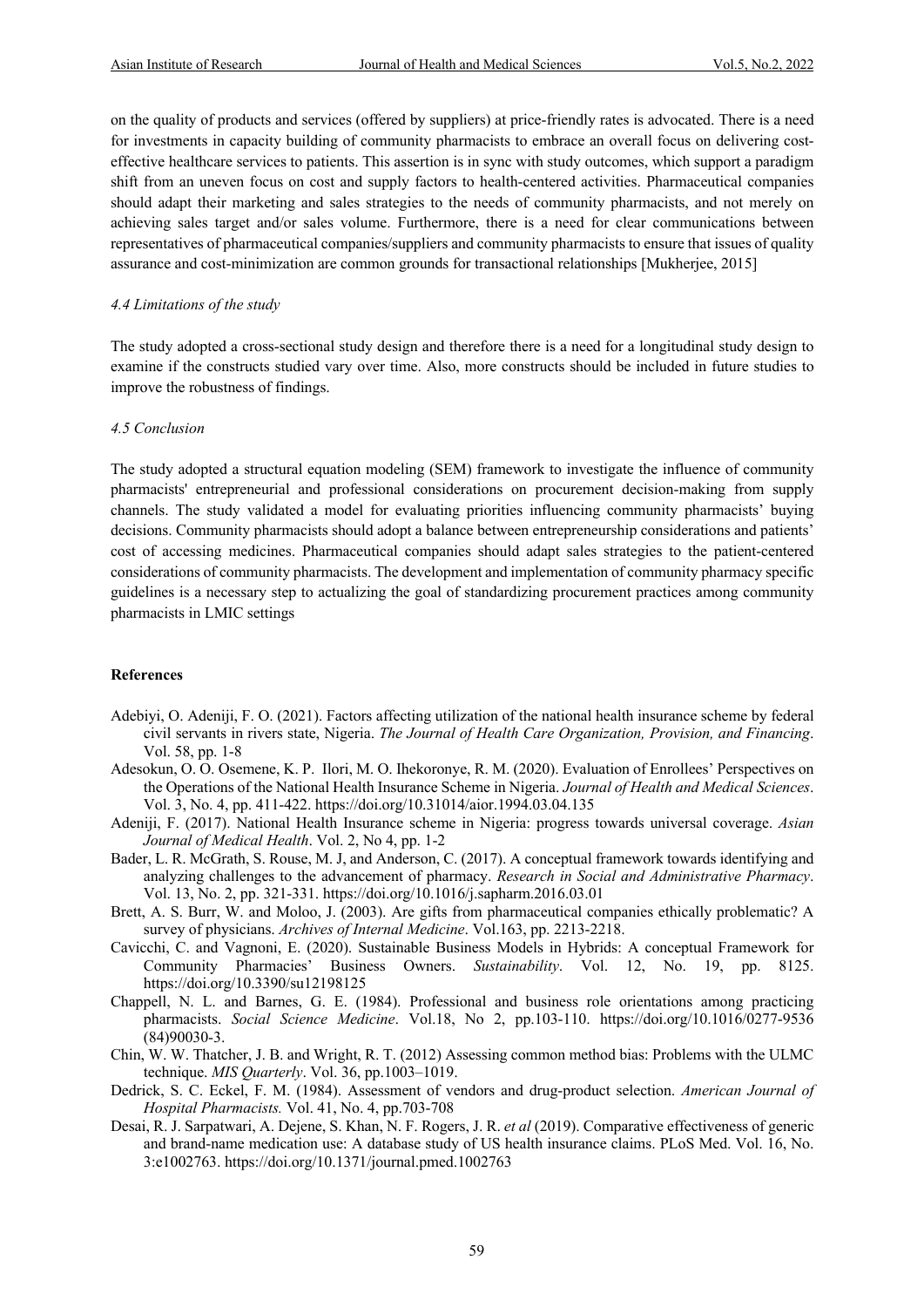- Dubois, P. Lefouili, Y. and Straub, S. (2019). ''Pooled procurement of drugs in low and middle-income countries'' CGD Working Paper508. Washington, DC: Center for Global Development. https://www.cgdev.org/publication/pooled-procurement-drugs-low-and-middle-income-countries
- Edmunds, J. Calnan M. W. (2001). The reprofessionalisation of community pharmacy? An exploration of attitudes to extended roles for community pharmacists amongst pharmacists and General Practitioners in the United Kingdom. *Social Science & Medicine*. Vol. 53, No. 7, pp. 943-955.
- Ekmann, B. (2007). Catastrophic health payments and health insurance: some counterintuitive evidence from one low-income country. *Health Policy*. Vol. 83, pp. 304-313
- Elizabeth Seeley and Surya Singh. The role of Pharmacies in making drug purchasing more efficient and in promoting access to preventive care (Commonwealth Fund, August 2021). https://doi.org/10.26099/g749 h298
- Giralt, N. A. Bourasseau, A. White, G. Pouget, C. *et al* (2020). Quality assurance systems of pharmaceutical distributors in low-income and middle-income countries: weaknesses and ways forward. *BMJ Global Health*. Vol. 5, pp. 1-9. https://doi.org/10.1136/bmjgh-2020-003147
- Hair, J. F. Hult, G. T. Ringle, C. M. and Sarstedt, M. (2014). A Primer in Partial Least Squares Structural Equation Modeling (PLS-SEM). Thousand Oaks; *SAGE*.
- Hall, K. B. Tett, S. E. and Nissen, L. M. (2008). Perceptions of the influence of prescription medicine samples on prescribing by family physicians. *Medical Care*, Vol. 44, pp. 383-387.
- Hassali, M. A. Shafie, A. A. Haddad, M. *et al* (2010). A qualitative study exploring the impact of the pharmaceutical price war among community pharmacists in the state of Penang, Malaysia. *Journal of Clinical and Diagnostic Research*. Vol. 4, No. 5, pp. 3161-3169.
- Henseler, J. Ringle, C. M. and Sarstedt, M. (2015). A new criterion for assessing discriminant validity in variancebased structural equation modeling. *Journal of the Academy of Marketing*. Vol. 43, No. pp.115-135.
- Hepler, C. D. and Strand. L. M. (1990). Opportunities and responsibilities in pharmaceutical care. *American Journal of Hospital Pharmacy*. Vol. 47, No. 3, pp.:533-543. https://doi.org/10.1093/ajhp/47.3.533
- Hu, L. and Bentler, P. M. (1998). Fit Indices in Covariance structure modeling: Sensitivity to under parameterized model misspecification. *Psychological Methods*. Vol. 3. No. 4, pp.424-453
- Hu, L. and Bentler, P. M. (1999). Cutoff criteria for fit indexes in covariance structure analysis: conventional criteria versus new alternatives. *Structural Equation Modeling: A Multidisciplinary Journal.* Vol. 6, pp.1-55
- Iffat, W. Shakeel, S. Imam, S. Quda, T. (2015). Perceived barriers and expectations of the general public for establishing community pharmacy in Pakistan. *World Journal of Pharmacy and Pharmaceutical sciences*. Vol. 4. No. 10, pp. 2258-2265
- Ihekoronye, M. R. Osemene, K. P. Erhun, W. O. Afolabi, M. O. (2021). Customers' Perspectives of Service quality in community pharmacies in Nigeria: a cross-sectional survey. *Journal of Health and Medical Sciences*. Vol. 4, No. 1, pp. 8-17. https://doi.org/10.31014/aior.1994.04.01.150
- Khan, N. Naqvi, A. A. Ahmad, R. Ahmed, F. R. McGarry, K. Fazlani, R. Y. and Ahsan, M. (2016). Perceptions and Attitudes of Medical Sales Representatives (MSRs) and Prescribers regarding pharmaceutical sales promotion and prescribing practices in Pakistan. *Journal of Young Pharmacists.* Vol. 8 No 3, pp.244-250. https://doi.org/10.5530/jyp.2016.3.13
- Kho, B. P. Hassali, M. A. Lim, C. J. and Saleem, F. (2017). Challenges in the management of community pharmacies in Malaysia. *Pharmacy Practice*. Vol, 15, No 2, pp.933. https://doi.org/10.18549/PharmPract.2017.02.933
- Lee, K. S. Kassab, Y. W. Taha, N. S. and Zainal, Z. A. (2021). Factors impacting Pharmaceutical Prices and Affordability: Narrative Review. *Pharmacy*, Vol. 9, No. 1. https://doi.org/10.3390/pharmacy9010001
- Lexchin, J. (1993). Interactions between physicians and the pharmaceutical industry: what does the literature say*? Canadian Medical Association Journal,* Vol.149, pp.1401-1407
- Lima-Dellamora, E. C. Caetano, R. Gustafsson, L. L. Godman, B. B. et al (2014). An analytical framework for assessing drug and therapeutics committee structure and work processes in tertiary Brazilian Hospitals. *Basic & Clinical Pharmacology and Toxicology*. Vol. 115, No.3, pp. 268-276
- Mathews, A. Ming, L. C. Che, Rose, F. Z. and Abbas, S. A. (2020) Cross-sectional study on the impact of Discount Pricing and Price Competition on Community Pharmacy Practice. *Cureus*. Vol. 12, No 8, e9903. https://doi.org/10.7759/cureus.9903
- Muhia, J. Waithera, L., and Songole, R. (2017). Factors affecting the procurement of pharmaceutical drugs: a case study of Narok county referral hospital, Kenya. *Medical & Clinical Reviews*. Vol. 3, No. 4, pp. 20.
- Mukherjee, A. (2012). ''Advances in pharmaceutical marketing: theoretical and empirical foundations''. International Journal of Pharmaceutical and Healthcare Marketing. Vol. 6, No. 4. https://doi.org/10.1108/ijphm.2012.32406daa.001
- Mukherjee, A. (2015). ''Role of communications in healthcare marketing''. International Journal of Pharmaceutical and Healthcare Marketing. Vol. 9, No. 4. https://doi.org/10.1108/IJPHM-09-2015-0046
- Nguyen, T. A. Knight, R. Roughead, E. E. Brooks, G. and Mant, A. (2015). Policy options for pharmaceutical pricing and purchasing: issues for low- and middle-income countries. *Health Policy and Planning*. Vol. 30, pp. 267-280